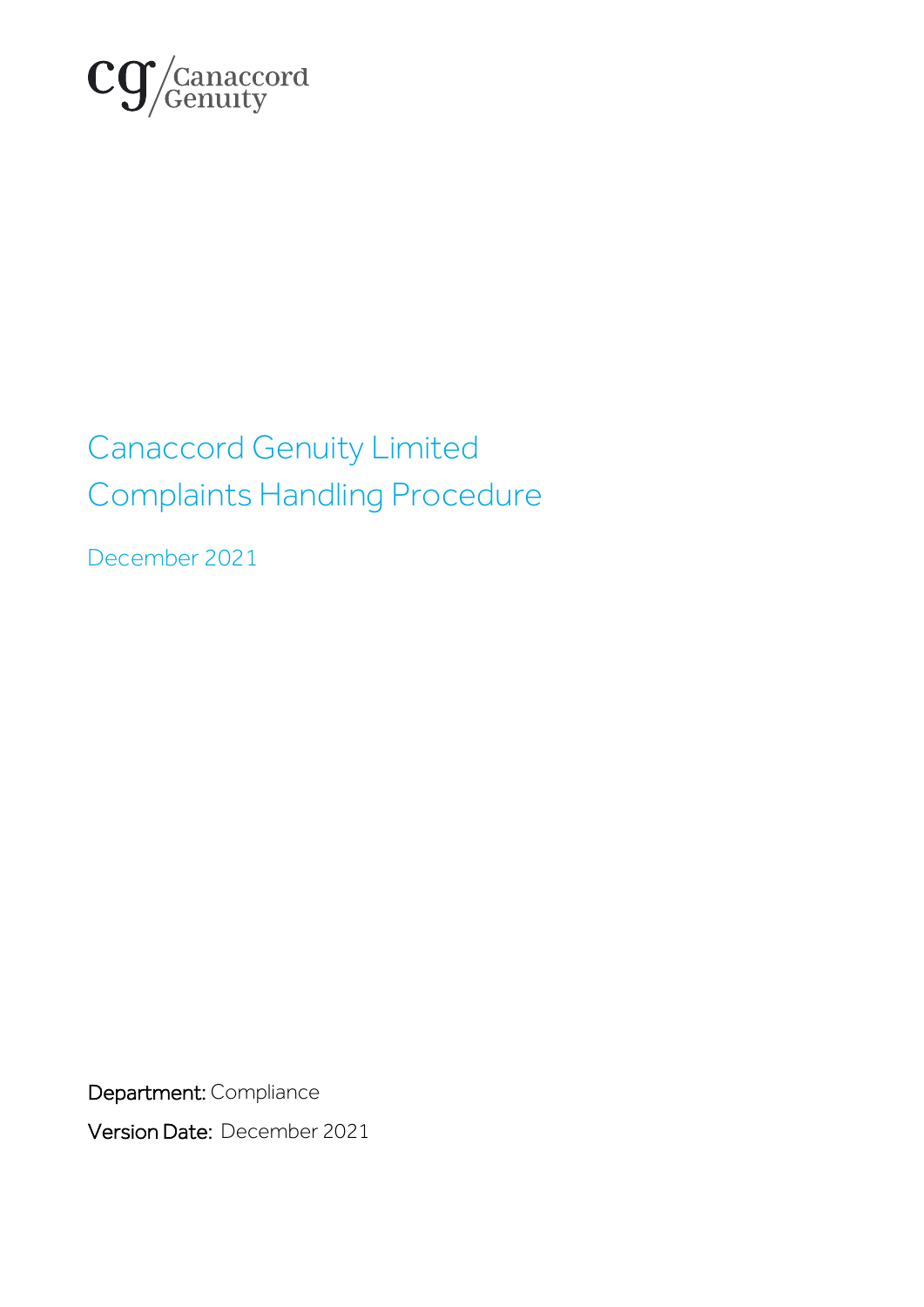# 1. Introduction

Your experience at Canaccord Genuity Limited ("CGL") is important to us. If we do not deliver the standard of service you expect or if we make a mistake, we would like to know about it so we can put things right as quickly as possible and make improvements to prevent a reoccurrence.

If you have a complaint about any aspect of our service please contact us by telephone, email or post.

Telephone: +44 (0)20 7523 8000 and ask to speak to Compliance.

All calls will be recorded for training and monitoring purposes.

#### Email: complaints@cgf.com

Address: 88 Wood Street, London, UK, EC2V 7QR

To help us investigate and resolve the complaint as quickly as possible, please provide us with the following information:

- ⚫ Your name, address and account number.
- A clear description of your concern or complaint.
- ⚫ Details of what you would like us to do to put it right.
- ⚫ Copies of any relevant documents and correspondence.
- ⚫ A telephone number where we can contact you and an indication of when is the best time to contact you.

We will try to resolve your complaint quickly and with minimum inconvenience to you. Please bear in mind that some complaints are more complex and will require longer investigation.

Below we set out how CGL will handle your complaint and explain further rights you have should we not be able to resolve the issue to your satisfaction.

### 2. Procedure

- ⚫ We will keep a record of your complaint.
- Where we are able to resolve your complaint within three business days following receipt and you indicate acceptance of our response/resolution, we will send you a written summary of our findings and our conclusion.
- Where we have not been able to resolve the matter, we will promptly provide you with a written acknowledgment of your complaint.
- ⚫ The acknowledgment will detail who will investigate your complaint, their contact details and what our understanding of your complaint is.
- ⚫ We will carry out a full, thorough and equitable investigation of your complaint using all reasonable means available to us.
- ⚫ We will endeavour to provide a written response to your complaint within 8 weeks following receipt of your complaint, either rejecting the complaint or accepting it and, where appropriate, offering redress. We will also notify if there are any reasons for delay.
- ⚫ We will also advise you in our final written response of the right to refer the matter to the Financial Ombudsman Service (F0S) should you be dissatisfied with our outcome.

# 3. Redress

Canaccord Genuity Limited will offer fair compensation for acts or omissions for which the company is responsible.

# 4. Your rights

If you remain dissatisfied with our efforts to settle your complaint, you have the right to refer your complaint to the Financial Ombudsman Service ("FOS") who deals with unresolved complaints from eligible complainants. You must refer your complaint to FOS within 6 months of the date of our final response letter. Please note if you do not refer